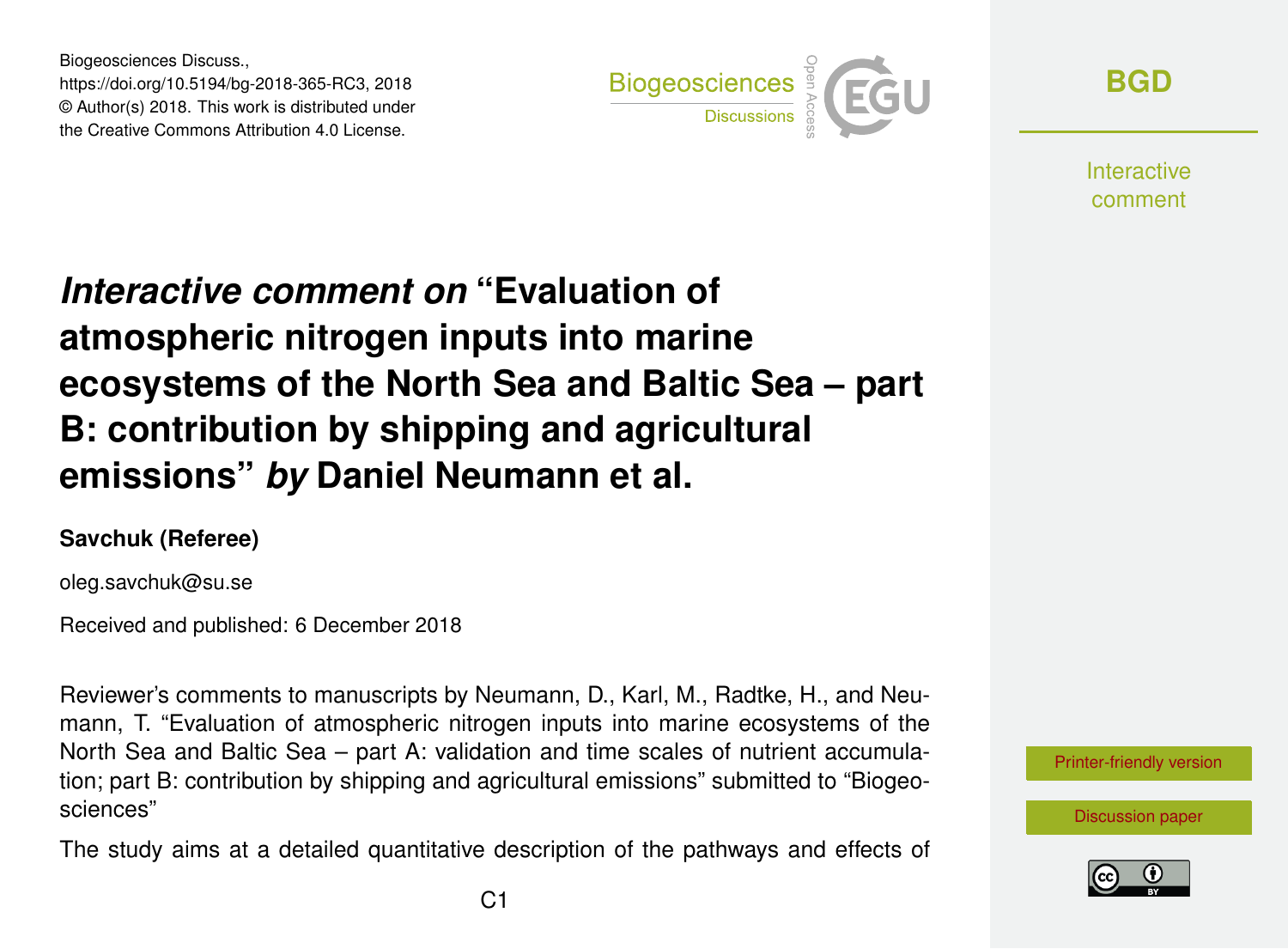atmospheric nitrogen inputs in the marine ecosystems of the North and Baltic seas as simulated with the coupled physical-biogeochemical model HBM-ERGOM. The sine qua non precondition for achieving such ambitious, if somewhat artificial, goal is the realistic simulation of biogeochemical nitrogen cycling in both marine systems. That's why both manuscripts must be considered together, starting from the model itself. Unfortunately, the implemented model version is not suitable for such studies in many aspects: A) by deficient formulations; B) by failing in reproducing some phenomena crucially important in nitrogen cycling; C) by flawed set-up of numerical experiments and validation; and, finally, D) by poor model-data comparability. All these, taken together convert presented results in merely casual exercises that have little to do with the realistic cycling of atmospheric nitrogen in marine ecosystems. That's why I would not even go further into detailed reviewing of "tagged" results. Instead, I recommend to reject both manuscripts and advice against using this version of HBM-ERGOM model, made for operational purposes (perhaps, with the data assimilation), for the long-term studies.

A few examples of crucial flaws and drawbacks are given below.

A) "Iron reduction and release of phosphate under anoxic conditions in the sediment are not represented in this ERGOM version" (Part A, L 15/8). Fixing sediment N:P ratio and ignoring redox alterations of the P cycle implausibly affects phosphate dynamics, hence, distorts such important flux as nitrogen fixation and the following cycling of fixed nitrogen. The necessity of Si restarting for every year indicates that its dynamics even during the first iteration is erroneous with corresponding consequences for phytoplankton seasonal succession and nutrient uptake. Finally, many important features and phenomena, for instance, nutrient limitation, nutrient residence times, species composition, tides and oceanic impacts, etc., are rather different between the North and Baltic seas. That makes combining them into a single domain questionable, if not harmful for the objectives of this study.

B) Overestimated deep layers oxygen concentration and underestimated denitrification

## **[BGD](https://www.biogeosciences-discuss.net/)**

Interactive comment

[Printer-friendly version](https://www.biogeosciences-discuss.net/bg-2018-365/bg-2018-365-RC3-print.pdf)

[Discussion paper](https://www.biogeosciences-discuss.net/bg-2018-365)